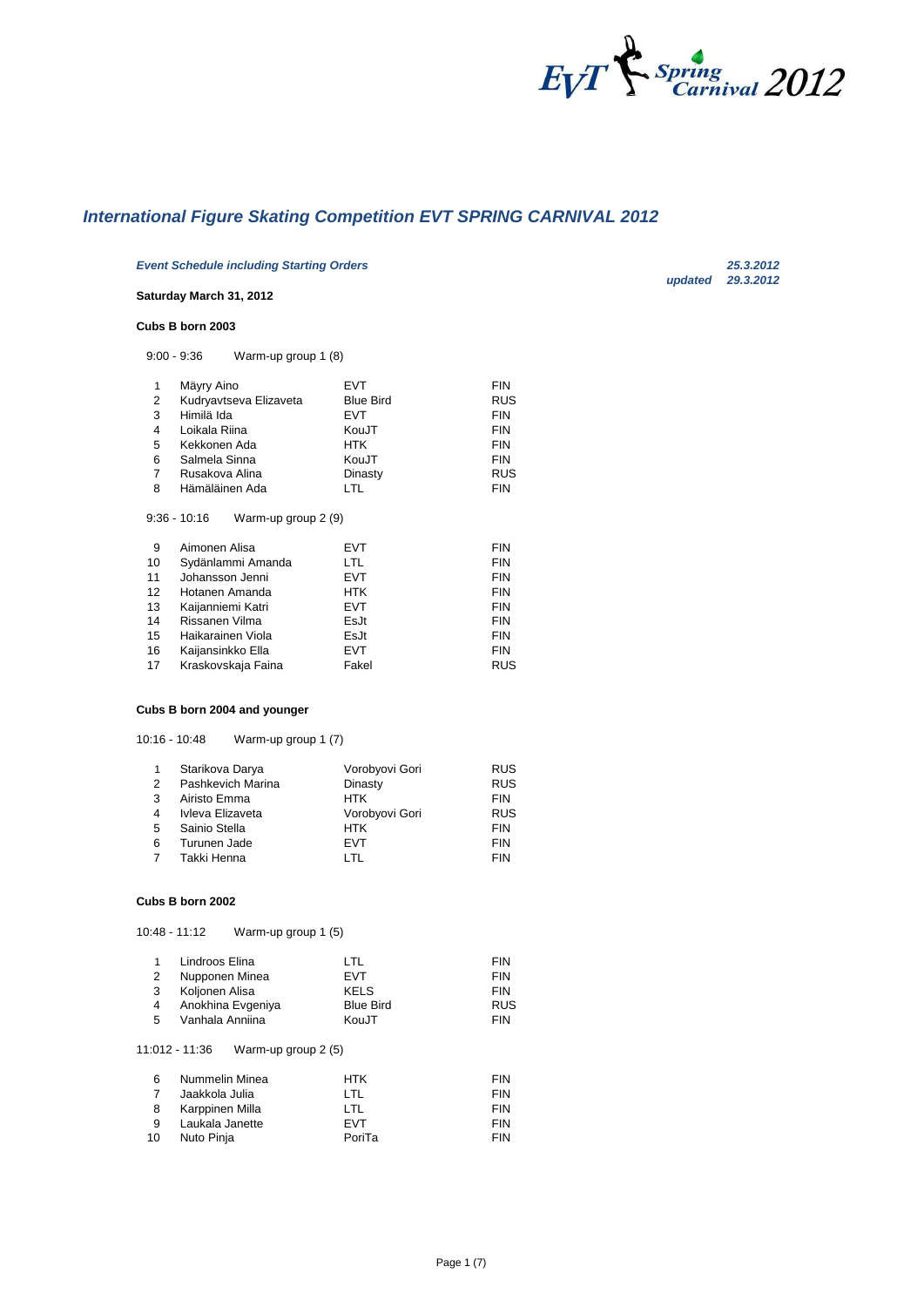

#### **Springs A born 2000 Springs A born 2001**

|   | 12:50 - 13:23<br>Warm-up group 1 (7) |            |            |
|---|--------------------------------------|------------|------------|
| 1 | Lindström Alina                      | PoriTa     | <b>FIN</b> |
| 2 | Patrushina Uljana                    | KTL        | <b>FIN</b> |
| 3 | Rytkönen Helmi                       | <b>EVT</b> | <b>FIN</b> |
| 4 | Taivassalo Jasmin                    | EVT        | <b>FIN</b> |
| 5 | Stepanova Kristina                   | Fakel      | <b>RUS</b> |
| 6 | Tuleneva Veronika                    | Dinasty    | <b>RUS</b> |
|   | Ramsten Ava                          | PoriTa     | <b>FIN</b> |

# 13:23 - 13:56 Warm-up group 2 (3+4)

| 8  | Afsar Seylan        | HaTL                         | <b>FIN</b> |
|----|---------------------|------------------------------|------------|
| 9  | Leppälahti Mathilda | EsJt                         | <b>FIN</b> |
| 10 | Holm Christina      | <b>KELS</b>                  | <b>FIN</b> |
| 1  | Tonteri Ida         | <b>HyTL</b>                  | <b>FIN</b> |
| 2  | Arrakoski Athina    | EsJt                         | <b>FIN</b> |
| 3  | Kuts Eva            | FS Academy St Petersburg RUS |            |
| 4  | Milish Polina       | Dinasty                      | <b>RUS</b> |

#### 13:56 - 14:29 Warm-up group 3 (7)

| 5  | Vishnyakova Kristina | Dinasty          | <b>RUS</b> |
|----|----------------------|------------------|------------|
| 6  | Vilos Isabella       | <b>EVT</b>       | <b>FIN</b> |
|    | Lehtonen Josefiina   | I TI             | <b>FIN</b> |
| 8  | Taruntaeva Nina      | <b>Blue Bird</b> | <b>RUS</b> |
| -9 | Seppänen Emmi        | <b>EVT</b>       | <b>FIN</b> |
| 10 | Palosuo Aino         | EsJt             | <b>FIN</b> |
| 11 | Veijalainen Emma     | I TI             | <b>FIN</b> |

# **Springs A born 2002 and younger**

14:29 - 15:02 Warm-up group 1 (7)

|               | Siimes Laura       | I TI                         | FIN        |
|---------------|--------------------|------------------------------|------------|
| $\mathcal{P}$ | Cherkida Ekaterina | FS Academy St Petersburg RUS |            |
| 3             | Loimusto Lotta     | <b>FVT</b>                   | <b>FIN</b> |
| 4             | Rissanen Veera     | EsJt                         | <b>FIN</b> |
| 5             | Baranova Ekaterina | Dinasty                      | <b>RUS</b> |
| 6             | Spashko Victoria   | FS Academy St Petersburg RUS |            |
|               | Hokkanen Aliisa    | KoRe                         | FIN        |

16:20 - 16:50 Practice ice, adult skaters (reservation in advance necessary)

#### **Adult Competition**

17:00 - approx. 21:00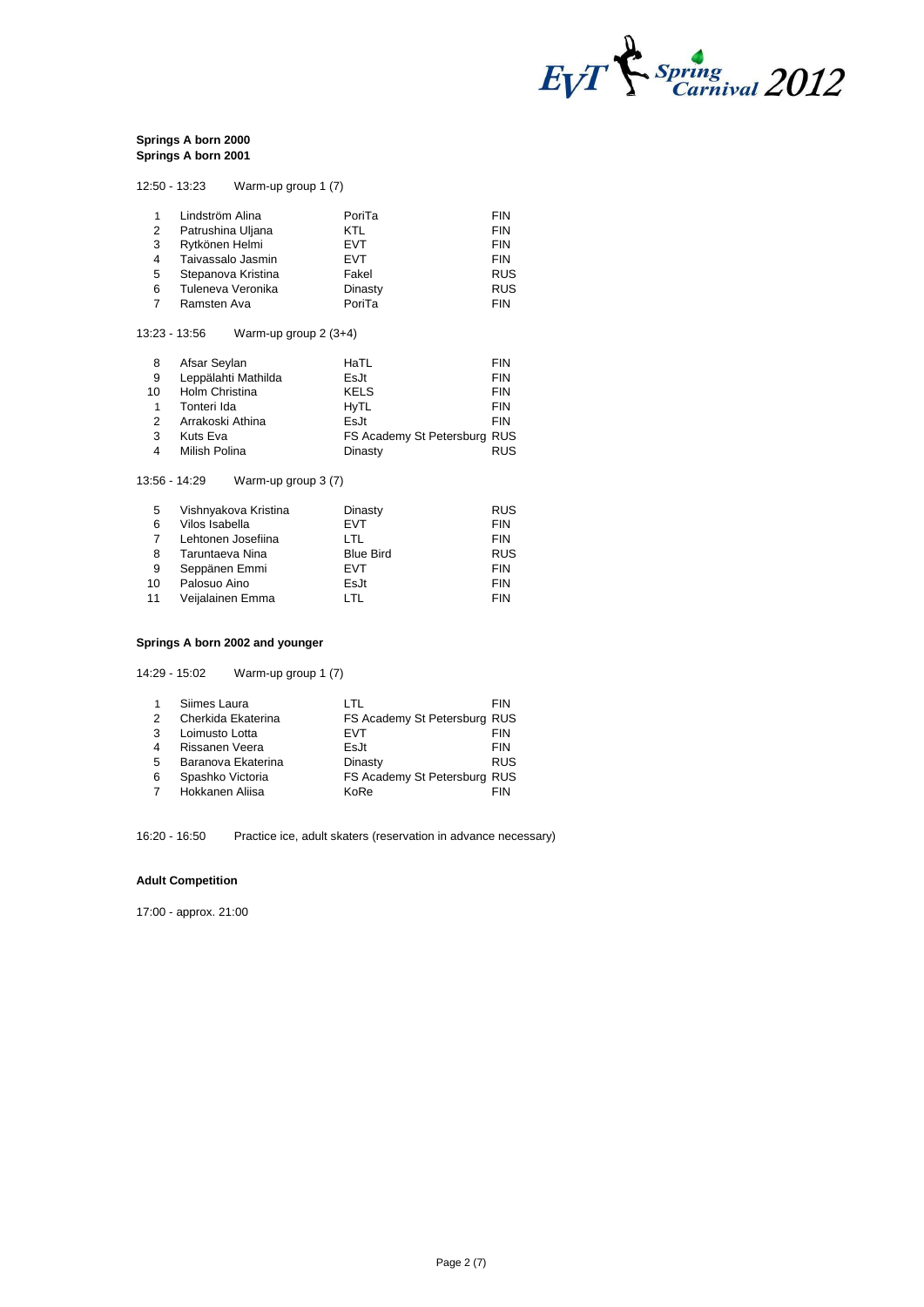

#### **Adult Solo Dance, Tango**

17:00 - 17:12 Warm-up group 1 (2)

|                               |                                                                     | $17.00 - 17.12$ wann-up group $(2)$                                               |                                                           |                                                      |
|-------------------------------|---------------------------------------------------------------------|-----------------------------------------------------------------------------------|-----------------------------------------------------------|------------------------------------------------------|
| 1<br>2                        | Strengell Mervi<br><b>Banderby Sara</b>                             |                                                                                   | Östermalms KK<br>Östermalms KK                            | <b>SWE</b><br><b>SWE</b>                             |
|                               | <b>Adult Pattern Dance</b>                                          |                                                                                   |                                                           |                                                      |
| 17:12 - 17:38                 |                                                                     | Warm-up group 1 (2 pairs)                                                         |                                                           |                                                      |
| 1<br>$\overline{2}$           |                                                                     | Nygren Elina and Greiss Ilppo ETK<br>Nurmi Teija and Lemmetti Ari HSK             |                                                           | <b>FIN</b><br><b>FIN</b>                             |
|                               |                                                                     | <b>Adult Single Masters Free Skating</b><br><b>Adult Single Gold Free Skating</b> |                                                           |                                                      |
| 17:38 - 18:00                 |                                                                     | Warm-up group 1 (1+2)                                                             |                                                           |                                                      |
| 1<br>1<br>$\overline{2}$      | Hellberg Lena<br>Kannelsuo Hetti                                    | Kälviläinen Angelina                                                              | <b>OTK</b><br><b>OTK</b><br><b>OTK</b>                    | <b>FIN</b><br><b>FIN</b><br><b>FIN</b>               |
| 18:00 - 18:26                 |                                                                     | Warm-up group 1 (4)                                                               |                                                           |                                                      |
| 3<br>$\overline{4}$<br>5<br>6 | Koeltzsch Irina<br>Kokki Krista<br>Havukainen Heidi<br>Karinen Sini |                                                                                   | <b>ERC München</b><br>KuTa<br><b>OTK</b><br><b>OTK</b>    | <b>GER</b><br><b>FIN</b><br><b>FIN</b><br><b>FIN</b> |
|                               |                                                                     | <b>Adult Single Silver Free Skating</b>                                           | Adult Single Bronze Free Skating (Young Adults - Class I) |                                                      |
| 18:26 - 19:02                 |                                                                     | Warm-up group 1 (3+4)                                                             |                                                           |                                                      |
|                               | A Lookannan Maiiu                                                   |                                                                                   | $\cap$ TI                                                 | <b>CINI</b>                                          |

| $\mathbf{1}$  | Laaksonen Maiju        | ОТК  | <b>FIN</b> |
|---------------|------------------------|------|------------|
| 2             | Salmi Taru             | OTK  | <b>FIN</b> |
| $\mathcal{B}$ | Martikainen Laura      | KuTa | <b>FIN</b> |
| 1             | Muona Tuire            | HL   | <b>FIN</b> |
| $\mathcal{P}$ | Siika-aho Eeva         | OTK  | <b>FIN</b> |
| 3             | <b>Lindinger Agnes</b> | HL   | <b>FIN</b> |
| 4             | Keinänen Sini          | HL   | <b>FIN</b> |

19:02 - 19:16 Ice re-surfacing

#### **Adult Single Bronze Free Skating (Class II - Class IV)**

|   | 19:16 - 19:46<br>Warm-up group 1 (6) |            |            |
|---|--------------------------------------|------------|------------|
|   | Väänänen Helena                      | HL.        | <b>FIN</b> |
| 2 | Manni-Loukkola Sirkka                | ETK        | <b>FIN</b> |
|   | Hovi Tuula                           | HL.        | <b>FIN</b> |
| 4 | Linden Raija                         | <b>TTK</b> | <b>FIN</b> |
| 5 | Nygren Elina                         | ETK        | <b>FIN</b> |
| 6 | Grönholm Annika                      | ОТК        | FIN        |

# **Adult Artistic Free Skating Silver/Bronze (Young Adults - Class I)**

# 19:46 - 20:20 Warm-up group 1 (6)

| $\mathbf{1}$   | Sainio Kaisa           | NTL                | <b>FIN</b> |              |
|----------------|------------------------|--------------------|------------|--------------|
| $\mathcal{P}$  | Koeltzsch Irina        | <b>ERC München</b> | <b>GER</b> |              |
| 3              | Havukainen Heidi       | OTK                | <b>FIN</b> |              |
| $\overline{4}$ | Hellberg Lena          | OTK                | <b>FIN</b> |              |
|                | Muona Tuire            | ĦĿ                 | <b>FIN</b> | WD 25.3.2012 |
| 5              | <b>Lindinger Agnes</b> | HL                 | <b>FIN</b> |              |
| 6              | Kannelsuo Hetti        | OTK                | <b>FIN</b> |              |
|                |                        |                    |            |              |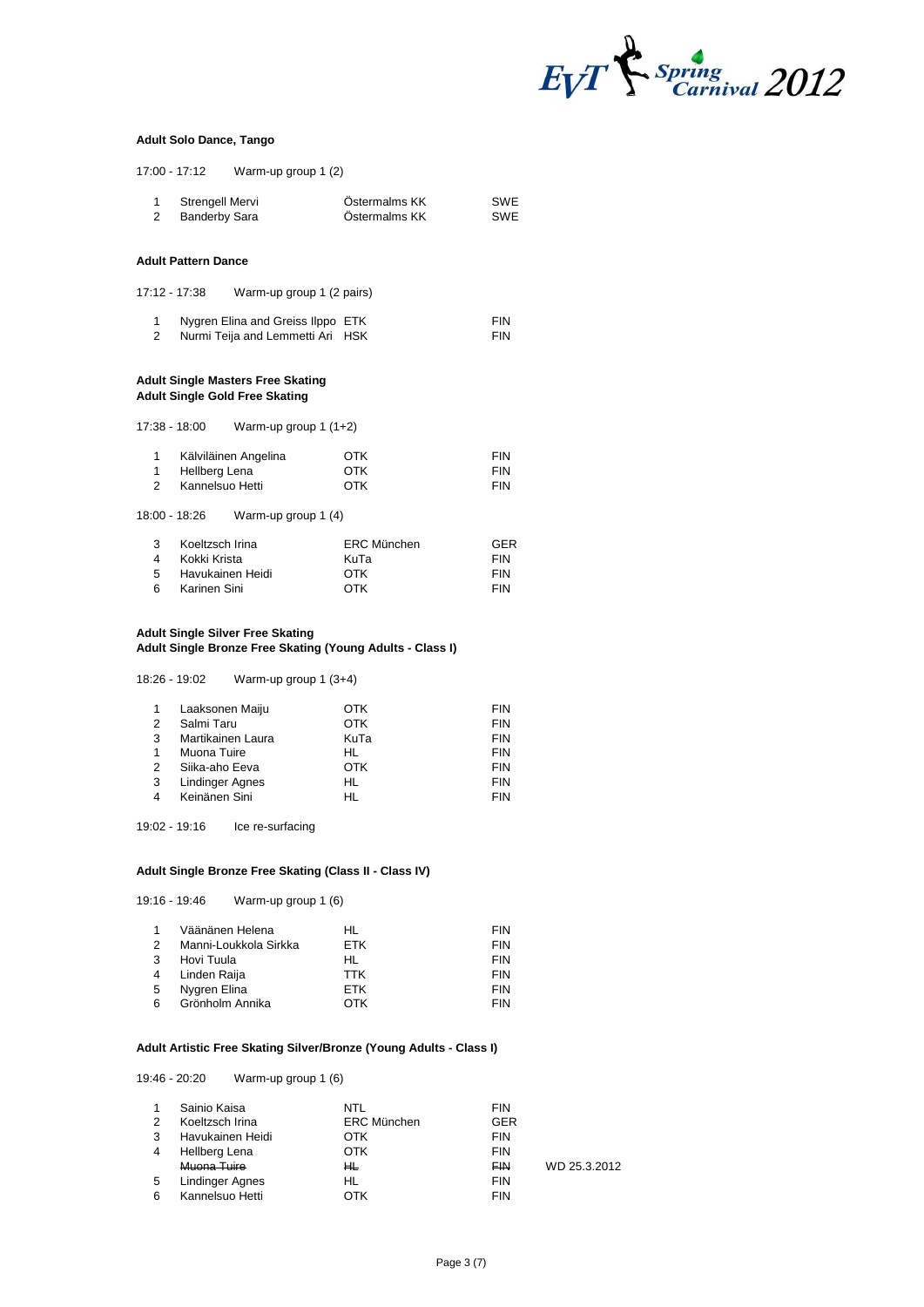

#### **Adult Artistic Free Skating Silver/Bronze (Class II - Class IV) Adult Solo Free Dance**

20:20 - 20:46 Warm-up group 1 (3+2)

| $\mathbf{1}$  | Manni-Loukkola Sirkka | <b>FTK</b>    | <b>FIN</b> |
|---------------|-----------------------|---------------|------------|
| $\mathcal{P}$ | Hovi Tuula            | HL            | <b>FIN</b> |
| 3             | Linden Raija          | TTK           | <b>FIN</b> |
| 1             | Strengell Mervi       | Östermalms KK | <b>SWE</b> |
| 2             | <b>Banderby Sara</b>  | Östermalms KK | <b>SWF</b> |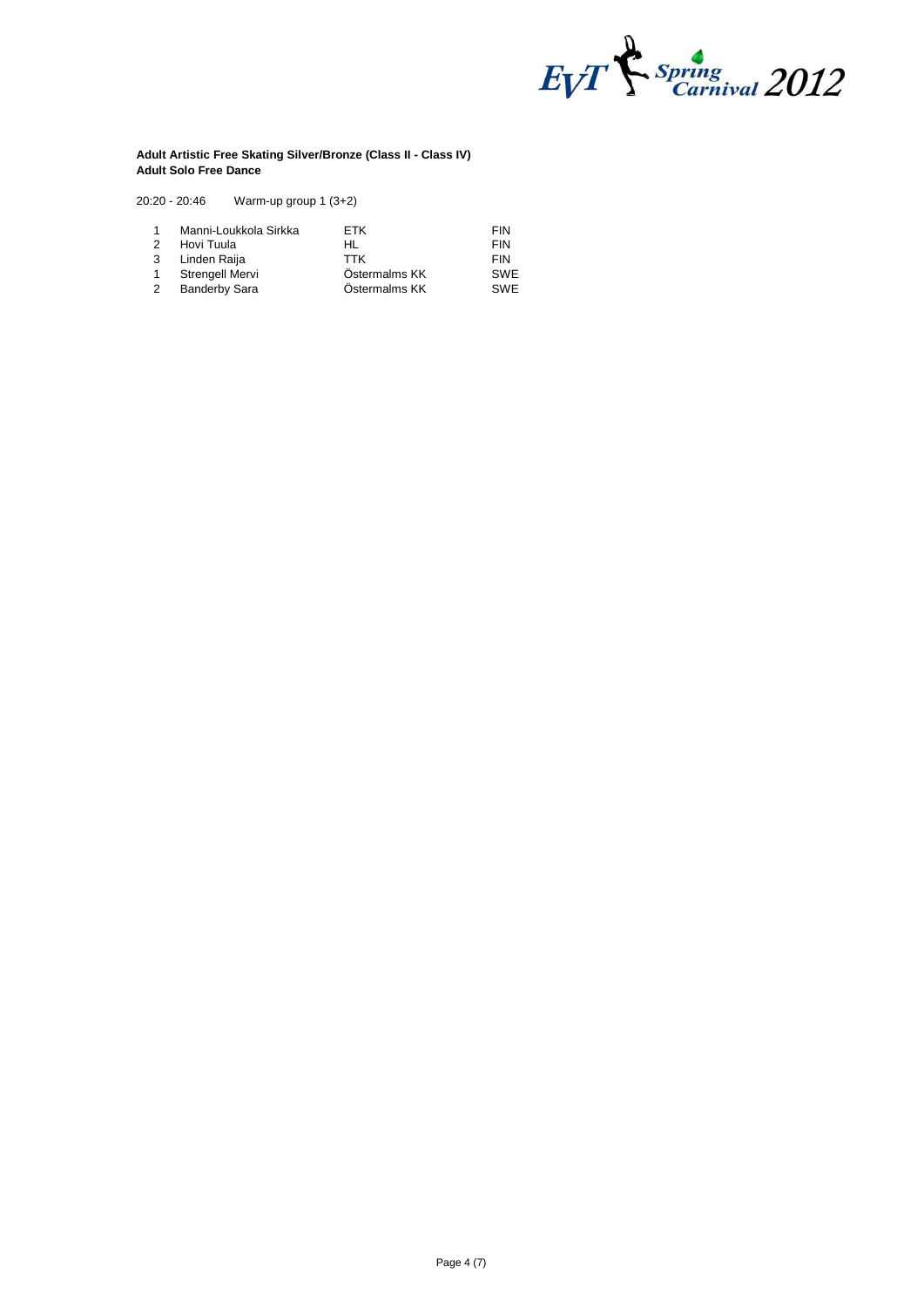

#### **Sunday April 1, 2012**

#### **Cubs A born 2002**

| $8:30 - 9:02$ | Warm-up group 1 (7)   |                  |            |
|---------------|-----------------------|------------------|------------|
| 1             | Malova Kristina       | Dinasty          | RUS        |
| 2             | Suila Milja           | Fs.It            | <b>FIN</b> |
| 3             | Suleiymanova Anita    | Dinasty          | RUS        |
| 4             | Lahdenperä Sara       | <b>EVT</b>       | <b>FIN</b> |
| 5             | Koukonen Nea          | <b>EVT</b>       | <b>FIN</b> |
| 6             | Taroeva Leman         | Dinasty          | RUS        |
| 7             | Chrelashvili Diana    | <b>Blue Bird</b> | <b>RUS</b> |
| $9:02 - 9:30$ | Warm-up group 2 (6)   |                  |            |
| 8             | Nurmi Ella            | EsJt             | <b>FIN</b> |
| 9             | Koivisto Inka         | <b>EVT</b>       | <b>FIN</b> |
| 10            | Sirmola Ella          | LTL              | <b>FIN</b> |
| 11            | Mäkinen Saga          | LTL              | <b>FIN</b> |
| 12            | Eriksson Essi         | <b>EVT</b>       | <b>FIN</b> |
| 13            | Sihvonen Karoliina    | <b>EVT</b>       | <b>FIN</b> |
| $9:30 - 9:58$ | Warm-up group 3 (6)   |                  |            |
| 14            | Kojo Kia              | EsJt             | <b>FIN</b> |
| 15            | Heilala Oona          | LTL              | <b>FIN</b> |
| 16            | <b>Rautio Emily</b>   | <b>LTL</b>       | <b>FIN</b> |
| 17            | Hirvikoski Sanni      | EsJt             | <b>FIN</b> |
| 18            | Pulli Tyyne           | <b>EVT</b>       | <b>FIN</b> |
| 19            | <b>Hyttinen Saara</b> | EsJt             | <b>FIN</b> |

9:58 - 10:13 Ice re-surfacing

#### **Cubs A born 2003 and younger**

10:13 - 10:49 Warm-up group 1 (8)

| $\mathbf{1}$ | Pastushenko Valeriya | Dinasty    | <b>RUS</b> |
|--------------|----------------------|------------|------------|
| 2            | Simpanen Jenni       | LTL        | <b>FIN</b> |
| 3            | Tsibizova Anastasia  | Sokolniki  | <b>RUS</b> |
| 4            | Suppala Tiia         | KouJT      | <b>FIN</b> |
| -5           | Lohikoski Henni      | <b>EVT</b> | <b>FIN</b> |
| 6            | Yacenko Viktoriya    | Dinasty    | <b>RUS</b> |
| 7            | Andrianova Ksenia    | Fakel      | <b>RUS</b> |
| 8            | Lavrova Tatyana      | Dinasty    | <b>RUS</b> |

#### **Chicks B born 2004**

10:49 - 11:21 Warm-up group 1 (8)

|               | Ikonen Ilona       | KouJT      | <b>FIN</b> |
|---------------|--------------------|------------|------------|
| $\mathcal{P}$ | Konster Sinea      | KouJT      | <b>FIN</b> |
| 3             | Paakki liris       | LTL        | <b>FIN</b> |
| 4             | Efimenko Elizaveta | KoRe       | <b>FIN</b> |
| 5             | Kajava Sara        | LTL        | <b>FIN</b> |
| 6             | Tynjä Emma         | <b>EVT</b> | <b>FIN</b> |
| 7             | Sinkkonen lida     | KouJT      | <b>FIN</b> |
| 8             | Mettälä Janette    | <b>EVT</b> | <b>FIN</b> |
|               |                    |            |            |

# 11:21 - 11:50 Warm-up group 2 (7)

| - 9 | Vilos Julianne     | <b>EVT</b> | <b>FIN</b> |
|-----|--------------------|------------|------------|
| 10  | Kuusisto Karoliina | PoriTa     | <b>FIN</b> |
| 11  | Hyyti Aava         | <b>EVT</b> | <b>FIN</b> |
|     | 12 Lindvall Frida  | <b>EVT</b> | <b>FIN</b> |
| 13  | Koskela Jane       | LTL.       | <b>FIN</b> |
| 14  | Välimäki Anni      | PoriTa     | <b>FIN</b> |
| 15  | Lakner Daniela     | EVT        | <b>FIN</b> |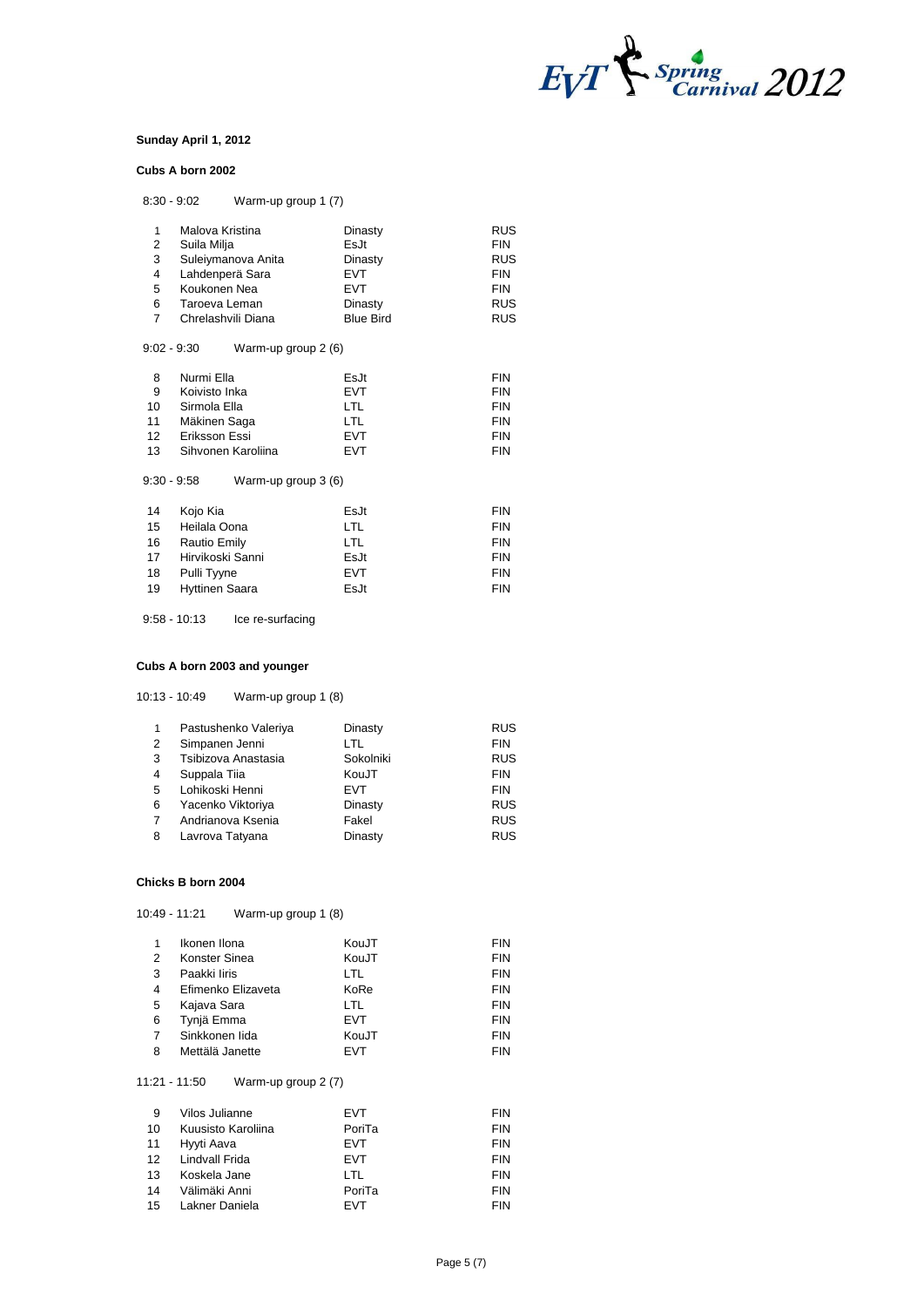

## **Chicks B born 2003**

| 1 | Elonen Julia     | LTL         | <b>FIN</b> |
|---|------------------|-------------|------------|
| 2 | Andreeva Erika   | KoRe        | <b>FIN</b> |
| 3 | Elkala Sani      | <b>LTL</b>  | <b>FIN</b> |
| 4 | Ollikainen Pinja | <b>EVT</b>  | <b>FIN</b> |
| 5 | Liukkonen Tilda  | LTL         | <b>FIN</b> |
| 6 | Karhu Vilma      | <b>EVT</b>  | <b>FIN</b> |
| 7 | Reiman Viivi     | KouJT       | <b>FIN</b> |
| 8 | Siitonen Maija   | <b>KELS</b> | <b>FIN</b> |
|   |                  |             |            |

# 13:42 - 14:11 Warm-up group 2 (7)

13:10 - 13:42 Warm-up group 1 (8)

| 9  | Levänen Janina  | KouJT       | <b>FIN</b> |
|----|-----------------|-------------|------------|
| 10 | Laakkonen Nina  | <b>EVT</b>  | <b>FIN</b> |
| 11 | Rytkönen Sanni  | <b>EVT</b>  | <b>FIN</b> |
| 12 | Harju Ellinoora | KouJT       | <b>FIN</b> |
| 13 | Laitinen Jenni  | KouJT       | <b>FIN</b> |
| 14 | Patjas lida     | <b>KELS</b> | <b>FIN</b> |
| 15 | Kivimäki Netta  | KouJT       | <b>FIN</b> |

# **Chicks B born 2005 and younger**

14:11 - 14:47 Warm-up group 1 (9)

|   | Li Lana          | Dinasty        | <b>RUS</b> |
|---|------------------|----------------|------------|
| 2 | Vuorela Juliet   | PoriTa         | <b>FIN</b> |
| 3 | Logunova Kseniya | Dinasty        | <b>RUS</b> |
| 4 | Laukala Greta    | <b>EVT</b>     | <b>FIN</b> |
| 5 | Uusipakka Vilma  | LTL            | <b>FIN</b> |
| 6 | Nazarova Nika    | Vorobyevi Gori | <b>RUS</b> |
| 7 | Aleksova Sofiya  | Dinasty        | <b>RUS</b> |
| 8 | Mizer Erin       | KoRe           | <b>FIN</b> |
| 9 | Makkonen Susanna | <b>KELS</b>    | <b>FIN</b> |

#### 14:47 - 15:19 Warm-up group 1 (8)

| 10                | Karttunen Jenny       | PoriTa               | <b>FIN</b> |
|-------------------|-----------------------|----------------------|------------|
| 11                | Peredreeva Alexsandra | Vorobyevi Gori       | <b>RUS</b> |
| $12 \overline{ }$ | Forsman Vilma         | <b>FVT</b>           | <b>FIN</b> |
| 13                | Vasina Alina          | <b>Olympic Hopes</b> | <b>RUS</b> |
| 14                | Karp Minea            | PoriTa               | <b>FIN</b> |
| 15                | Muravieva Sofia       | Vorobyevi Gori       | <b>RUS</b> |
| 16                | Presnyakova Varvara   | Dinasty              | <b>RUS</b> |
| 17                | Ramsten Vea           | PoriTa               | <b>FIN</b> |

15:19 - 15:34 Ice re-surfacing

#### **Chicks B born 2003 and younger, boys Cubs A born 2002 and younger, boys Springs A born 2000 and younger, boys**

15:34 - 16:03 Warm-up group 1 (3+3+1)

|               | Kashuba Egor       | Dinasty     | <b>RUS</b> |              |
|---------------|--------------------|-------------|------------|--------------|
| 2             | Ukkonen Toivo      | <b>EVT</b>  | <b>FIN</b> |              |
| 3             | Suntsey Makar      | KoRe        | <b>FIN</b> |              |
|               | Garanin Egor       | EsJt        | <b>FIN</b> |              |
|               | Kulikov Alexei     | Fakel       | <b>RUS</b> | WD 29.3.2012 |
| $\mathcal{P}$ | Dikidczi Vladislav | Dinasty     | <b>RUS</b> |              |
|               | Hirsimäki Aaron    | <b>KELS</b> | <b>FIN</b> |              |